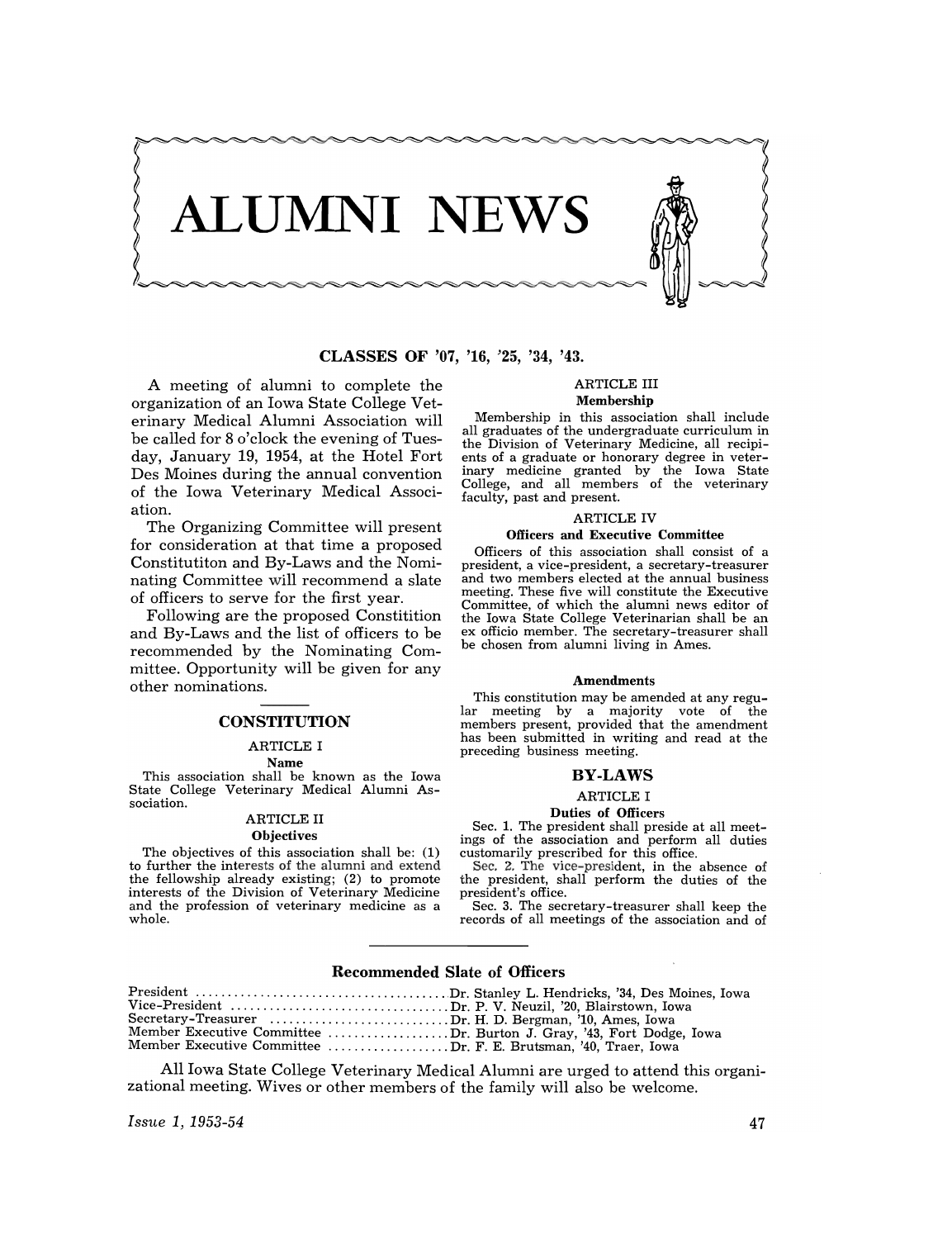the executive committee. He shall collect dues, have charge of all moneys, and pay all bills upon authorization by the president. He shall make an annual report and provide notice of meetings to all members.

Sec. 4. The executive committee shall assume and have general supervision of the association and act as an advisory board. In the absence of both president and vice-president, they shall appoint a presiding officer.

# ARTICLE II

## Meetings

There shall be at least one regular business meeting held during the annual convention of the Iowa Veterinary Médical Association at a time and date determined by the executive committee.

#### ARTICLE III

#### Dues

Sec. 1. The dues for each member shall be two dollars (\$2.00) per year, payable to the secretarytreasurer, and shall include subscription to the official journal of the veterinary student body, the Iowa State College Veterinarian. The allocation of the annual dues shall be one dollar (\$1.00) to the journal and one dollar (\$1.00) to defray expenses of the alumni association.\*

Sec. 2. To be a member in good standing dues must be paid during the current year. Reinstatement may be made upon payment of current dues.

#### ARTICLE IV **Amendments**

The by-laws may be amended at any annual meeting by a majority of the members present, provided the proposed amendment has been submitted in writing to the secretary on or before the first day of the annual meeting.

## 1953 Homecoming

Alumni were greeted with nice weather, a ham luncheon, and a football triumph as they renewed aquaintances at the 1953 Veterinary Medicine Homecoming on October 17. Over 400 people from 11 different states registered in the Veterinary Quadrangle for the noon luncheon, after which they assembled in a reserved section of Clyde Williams Field for the game. A most successful day was climaxed by a 13 to 6 Cyclone victory over Missouri University.

# CLASS OF 1907

Dr. Paul P. Taylor is Chief Veterinarian, Portland Bureau of Health, in charge of city meat inspection, rabies control and inspection of cattle in a raw milk dairy. His address is Box 167, Oregon City, Oregon. Dr. Taylor was with the U.S. Bureau of Animal Industry from 1907 to 1944, and the Portland Bureau of Health from 1946 to date. Dr. and Mrs. Taylor have two sons, Leonard J., 41, and Donald P.,39.

Dr. Archie L. O'Banion is in state animal disease control work and resides at 817 West Anapama, Santa Barbara, Calif. He has lived in Santa Barbara since graduation and was city health officer in 1920 and 1921. He operated his own producer-distributor dairy in Santa Barbara for 23 years. Dr. and Mrs. O'Banion have two daughters, Helen Grace Hathaway, 39, and Corlice Frances Wendling, 37.

# CLASS OF 1916

Dr. Harry J. Juzek is a Colonel, U. S. Army (retired) and resides at 1070 Los Molinos Way, Sacramento, 21, Calif. Dr. Juzek was in military service from graduation to retirement. Dr. and Mrs. Juzek have a son, Robert H., 32, and a daughter, Betty M., 24.

#### CLASS OF 1925

Dr. M. A. Emmerson is engaged in teaching and research at Iowa State College, Division of Veterinary Medicine, and is Professor and Head of the Department of Radiology and Obstetrics. He was on the Iowa State College staff from 1925 to 1929; the University of Pennsylvania staff from 1930 to 1944; and the Iowa State College staff from 1944 to the present time. He is a member of the A.V.M.A. Research Council. Dr. and Mrs. Emmerson have two children, Ralph Allen, 19, and James Thomas, 16.

Dr. Henry Van Roekel is engaged in research and control work and is a member of the Department of Veterinary

<sup>\*</sup> Current subscriptions to the Iowa State College Veterinarian will be honored until their expiration, and alumni with such subscriptions should remit only one dollar (\$1.00) as annual dues.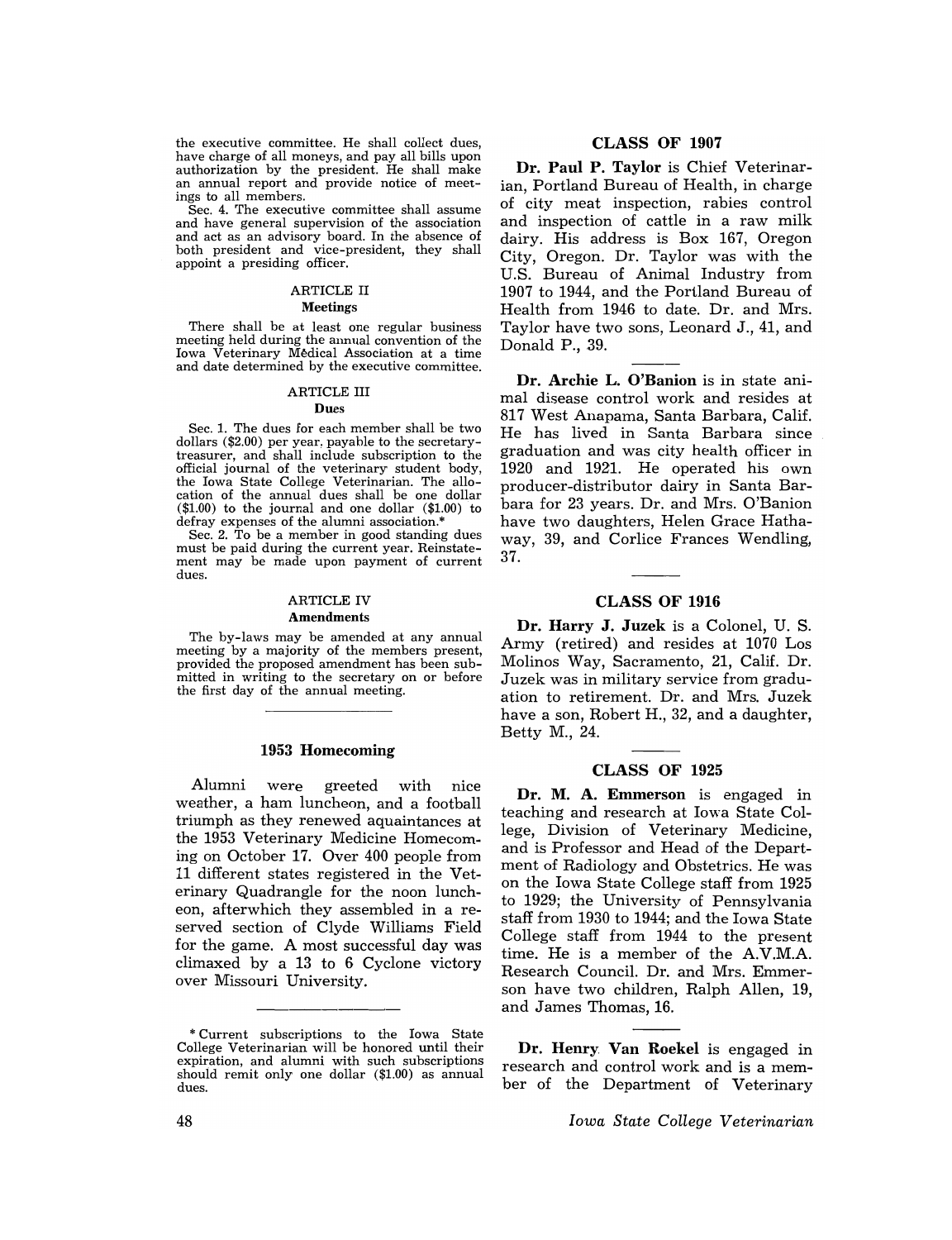

Dr. E. H. Cunningham, '52, Dr. Red Dougherty, '53, Dr. P. A. Weires Jr., '52, Dr. J. Baker, '52, Dr. Robert Scholten, '52, and Dr. Orville Minton, '52, compare notes on their practices.

Amherst, Mass. **and School School** daughter, Helen, 18.

Dr. Arvid William Nyline is in general practice at Hinckley Minn., where he has been located for 26 years. He operates a small animal hospital in conjunction with his practice. Dr. Nyline has served on the City Council for eight years and on the Board of Education for 12 years. Dr. and Mrs. Nyline have three children, Nancy Allyn, 22, Frederick Ashley, 15, and Penelope Susan, 13.

Dr. George M. Simmons is a small animal practitioner and operates the Kron and Simmons Dog and Cat Hospital, 1386 Golden Gate Avenue, San Francisco, Calif. He was formerly at Tinkham's Dog and Cat Hospital, Chicago, Ill., and was Chief Veterinarian, San Francisco Society for the Prevention of Cruelty to Animals, 1926 to 1932. He was president, Bay Counties Veterinary Medical Association, in 1930 and president, California State Veterinary Medical Association, in

Science, University of Massachusetts, 1938. Dr. and Mrs. Simmons have a

# CLASS **OF** 1934

Dr. Gerhart A. Pollman is a general practitioner at Appleton, Minn. He was formerly located at Freeman, S. D., from 1934 to 1939; Amboy, Minn., 1939 to 1941; Army, 1941 to 1945; and at Appleton from 1946 to the present time. He is a past rresident of the West Central Minnesota Veterinary Medical Association, has served as alderman and is active in the V.F.W. and the Businessmen's Association.

Dr. Leslie Proctor is a large and small animal practitioner and resides at 820 N. Frederick, Oelwein, Iowa. He was president of the Iowa V.M.A., 1953, and is a trustee in the Presbyterian Church. Dr. and Mrs. Proctor have four children, Janann Lee, 17, enrolled in nurses' training at the University of Iowa; Ted Lee, 16; Doris Dee, 13, and Jon Bob, 3.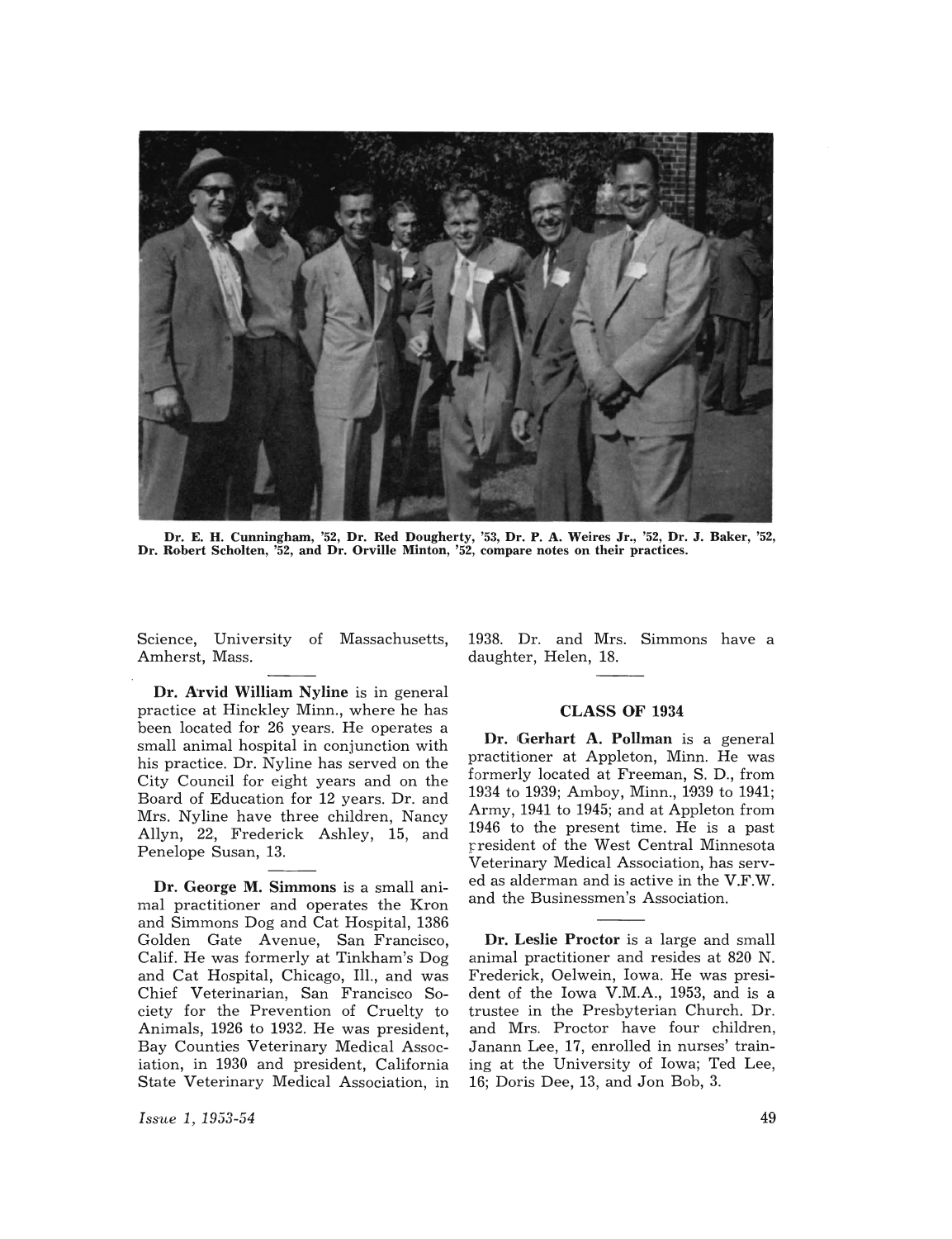Dr. Edward E. Thompson is in general practice and resides at Fort Lewis, Salem, Va. He has a 25 compartment hospital for small animals and has plans for a large animal hospital in conjunction. He was in tuberculosis and brucellosis control field work with the B.D.I. in Virginia and Oklahoma from 1934 to 1936; in practice in Virginia from 1936 to 1941; with the U. S. Army from 1941 to 1946. He was discharged from the Army as a major in 1946 and reentered practice in Virginia. He is Councilman, College Lutheran Church, Salem; President, Rotary Club of Salem; Councilor, Boy Scouts; and active in the local Chamber of Commerce. He is a member of the Committee on Ethics and a member of the committee for coordinating work of veterinarians and extension workers. Dr. and Mrs. Thompson have three children, Ted, 16, Bob, 6, and Ginger, 5.

Dr. Dirk Hessing is in general practice at Oskaloosa, Iowa, and resides at 901 Pennsylvania Blvd. He was formerly at Bussey for three years, at Fremont three years, and at Oskaloosa, 10 years. He is secretary of the Oskaloosa Inter-Church Council.

Dr. Gerald H. Long is in general practice at Mt. Sterling, Ill., where he has been since graduation. He has a small animal hospital and office in connection with general practice. He is a member and president of the school board; Superintendent of Sunday school; and is listed in Methodist "Who's Who." He is a member of the Optimist Club, A.V.M.A., Illinois V.M.A, Central Illinois V.M.A and Illinois Public Health Association. He conducts a laboratory for Bang's testing. Dr. and Mrs. Long have four children, Geraldine, 17, who plans to enter Iowa State College, Division of Home Economics next year; Benjamin, 15; Marcellus, 12; and Justine, 8.

Dr. Robert C. Stewart is in general practice at Lamont, Iowa, where he has been since graduation. He is a past president, Lamont Commercial Club; Mayor of Lamont, four terms; Council member, three terms; Worthy Patron, Order of the Eastern Star; Scout Executive; and Official, Board of Methodist Church. He is a past vice-president, Eastern Iowa Veterinary Association; past president, East Central Veterinary Association in Iowa; and past president and past secretary, Fayette County Veterinary Association. Dr. and Mrs. Stewart have two children, Janet, 11, and Nancy,  $5\frac{1}{2}$ .

Dr. Roger P. Link is a teacher of Veterinary Physiology and Pharmacology, College of Veterinary Medicine, University of Illinois, Urbana, Ill. Dr. Link was formerly at Michigan State College from 1934 to 1935 and at Kansas State College from 1935 to 1946. He is Chairman, AV.M.A. Committee on Therapeutic Agents; Member, U.S.D.A. Committee on Nomenclature of Insecticides and Pesticides; and Chairman, Illinois Veterinary Medical Association Committee on Nutrition. Dr. and Mrs. Link have one son, Ronald, 13.

Dr. Melvin W. Osburn is an Extension Veterinarian at Kansas State College and resides at 1525 Humboldt, Manhattan, Kan. He was formerly in general practice at Independence, Iowa, from 1934 to 1950. He was a member of the city council of Independence for four years; District Chairman, Boy Scouts of America, four years; President, Independence Rotary Club; and Board of Directors, Independence Chamber of Commerce. Dr. and Mrs. Osburn have three children, Benny I., 16, Marilyn H., 15, and Wenona G., 7.

Dr. Russell W. Gerry is in small animal practice and resides at 11723 Ventura Blvd., Studio City, Calif. He owns and operates a 100 capacity modern hospital. He was formerly located at Sherman Oaks, West Hollywood, and Santa Monica, all in the Los Angeles area. He is a member of the Rotary Club and is active in Boy Scout work. Dr. and Mrs. Gerry have two children, Douglas, 14, and Donna Mae, 6.

Dr. Basil K. Swink is in general practice at Ceylon, Minn. He was formerly at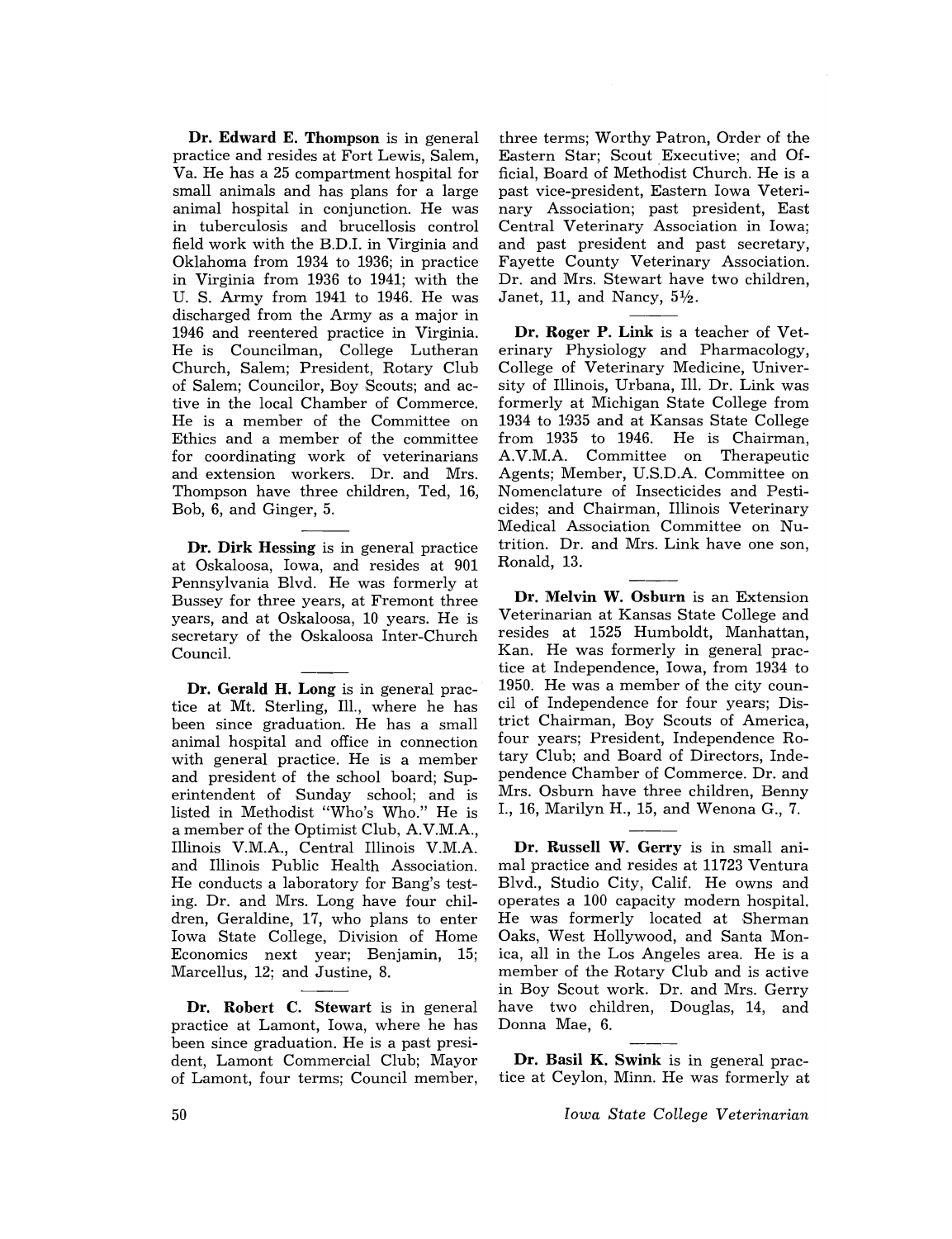

Dr. L. C. Payne, Dr. L. Lemonds, '49, Mrs. Lemonds, and Mrs. Payne chat at the 1953 Homecoming luncheon held on October 17.

Bemidji, Minn., and was with the U. S. Bureau of Animal Industry from 1936 to 1942. Dr. and Mrs. Swink have two children, Gay Ann, 18, and John Minor, 5.

Dr. D. F. Eveleth is with the Agricultural Experiment Station as Chairman of the Department of Veterinary Science in Fargo, N. D. He resides at 1132, 3rd St. North. He was at Ames, Iowa, in 1934; Davis, Calif., 1935; Ames, Iowa, 1935 to 1939; Fayetteville, Ark., 1939 to 1943; and Fargo from 1943 to the present time. Dr. Eveleth is Secretary-treasurer of the North Dakota Veterinary Medical Association. Dr. and Mrs. Eveleth have three children, Frances Klette, 20; George John, 18; and Anita Louise, 16.

Dr. J. A. Henderson is in general practice at Ankeny, Iowa, where he has been since 1934. He is a past president of the Lions Club; past City Council member; past member of the Executive Board, I.V.M.A.; past president, Central Iowa Veterinary Association. Dr. and Mrs. Henderson have two children, Barbara Ann, 15, and Julie Jane, 13.

Dr. D. N. Werring is in field work for the U. S. Bureau of Animal Industry and lives in Brainerd, Minn. He was formerly located in St. Paul, Minn.

Dr. Bertram V. Allen is in small animal practice at Fort Wayne, Ind., and resides at 5026 Decatur Road. He has a hospital, built in 1947, with offices for two veterinarians. Dr. Allen spent two years with the U. S. Bureau of Animal Industry and three and one-half years in the Army Air Force Veterinary Service. He is a past president and past secretary, Northeast Indiana Veterinary Association and a member of the Fort Wayne and Allen County Humane Commission. Dr. and Mrs. Allen have one son, Robert D. Allen, D.D.S., Orthodontist, who is married and has two children.

Dr. Roger M. Cocking is in general practice at Colorado Springs, Colo., and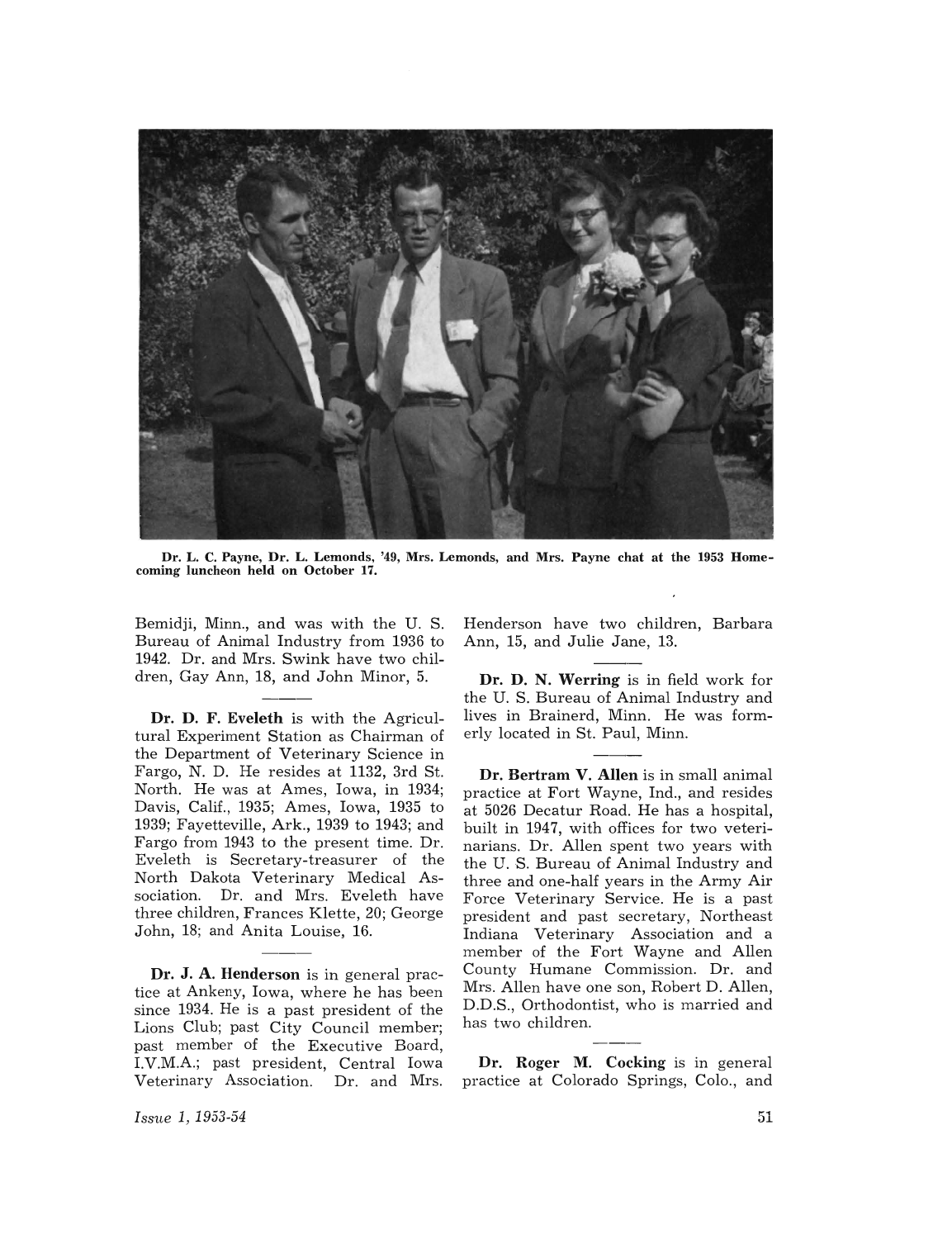resides at 219 W. Cheyenne Road. He was formerly an instructor of veterinary anatomy at Iowa State College and in general practice at Monona, Iowa. Dr. Cocking is Assistant Superintendent, Christian Home for Children, Inc., Colorado Springs. Dr. and Mrs. Cocking have four children, Jim, 18; Beth, 11; Paul, 5; and Dorothy Nan, 1.

Dr. Stanley L. Hendricks is Public Health Veterinarian, Iowa State Department of Health, and resides at 2924 Ruthland Avenue, Des Moines, Iowa. He was formerly with the U. S. Bureau of Animal Industry in Tennessee and Wisconsin; Milwaukee Health Department; and the U. S. Army Veterinary Corps from 1941 to 1946. Dr. and Mrs. Hendricks have three children, Robert, 8, Judity, 6, and Thomas, 1.

Dr. John K. Allen instructs students and cares for animals at the California State Polytechnic College. He resides at 1343 Mill St., San Luis Obispo, Calif. Dr. Allen was formerly in the Army and in practice in Harlan, Iowa, until going to California last year. Dr. and Mrs. Allen have two children, Judith, 15, and Martha Louise, 5.

Dr. Donald C. Osburn is in general practice at Auburn, Iowa. He was formerly in Lake View from 1934 to 1936. Dr. Osburn has been a member of the Town Council, Fire Chief, charter member of the Lion's Club, member of the building committee for the Community Building and chairman of the building committee for the Presbyterian Church. Dr. and Mrs. Osburn have three children, J. Wyatt, 17; Ruth Kea, 13; and Toni Jo, 6.

## CLASS OF 1943

Dr. R. D. Mackereth is in general practice at Annandale, Minn. Dr. and Mrs. Mackereth have five children, Dale, 8; Jon, 7; George, 5; Janet, 3; and Allan, 1.

Dr. H. J. Ruebke is in general practice at Ada, Minn. Since graduation he has been in practice at Wadena, Minn.; on the faculty of Iowa State College; and on the faculty of Texas A. and M. He is Secretary-Treasurer of the Lake Region Veterinary Association and gave a talk last January at the Minnesota State Veterinary Medical Society meeting on "Clinical Diagnosis and Control of Anthrax." Dr. Ruebke earned his M.S. degree at Iowa State College in 1950. Dr. and Mrs. Ruebke have a daughter, Linda Lou, 3.

Dr. Gilbert Sundrelin Jackson is in general practice and resides at 1120 Main, Santa Paula, Calif. He plans to build a small animal hospital "as soon as the Army stops breathing down our necks." He formerly was in practice at Buffalo, Minn.; pathologist, Los Angeles County Livestock Department; and in practice at Santa Paula. He is a member of the Board of Directors, Kiwanis, and Director of the Blood Bank for the Armed Forces. Dr. and Mrs. Jackson have four children, Susan, 6; Tom, 5; Doug,  $3\frac{1}{2}$ ; and Brant, 1.

Dr. Philip E. Smith is a salesman and field representative of Allied Laboratories with his office in the Ames Veterinary Supply, Ames, Iowa. He resides at 425 Pearson Avenue, Ames, Iowa. Dr. Smith was in the Army three years before employment by Allied Laboratories. Dr. and Mrs. Smith have three children, Lora Joanne, 5; Debbie,  $3\frac{1}{2}$ ; and Philip, 2.

Dr. J. W. Albrecht is in general practice at Princeton, TI1., where he has been since graduation. He has a small and large animal hospital in partnership with Dr. H. F. March. He is a member of the executive board of the Mississippi Valley V.M.A. Dr. Albrecht has two children, Joann, 7, and Judy, 5. Dr. Albrecht's wife, Ann (Williams) died Dec. 19, 1952.

Dr. Robert A. Eninger is in general practice at Royal, Iowa. He was located at Lake Park, Iowa, from graduation until August, 1942, at which time he went to Roya1. He is a member of the town counci1. Dr. and Mrs. Eninger have two children, Larry, 3, and Dianne, 5.

*Iowa State College Veterinarian*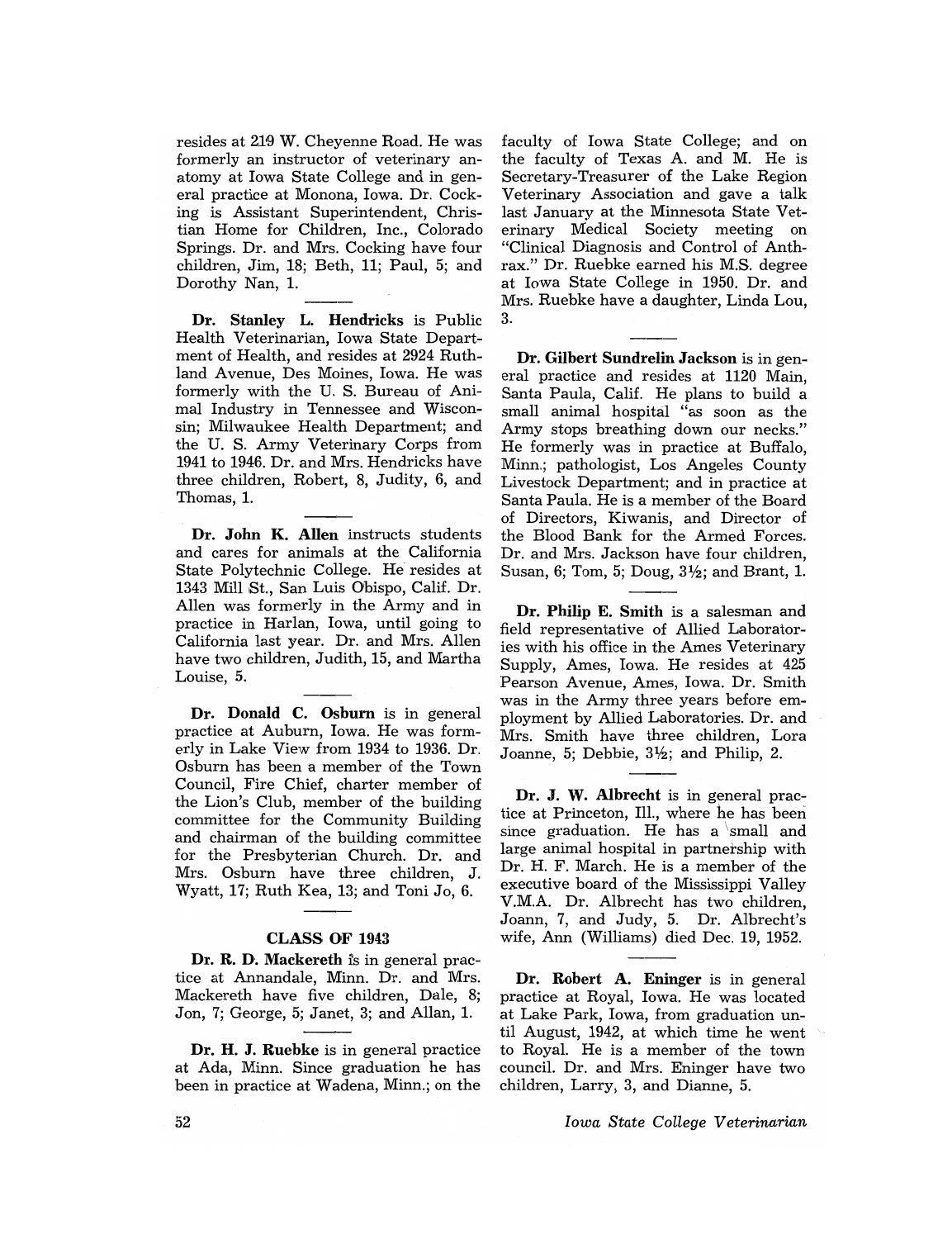

Enjoying the 1953 Homecoming luncheon are Dr. and Mrs. D. N. Voetberg, '27, (left) and Dr. and Mrs. E. A. Benbrook.

Dr. D. W. Rawson is in large animal practice at Milledgeville, Ill., where he has been since graduation. He has been associated in practice with Dr. W. M. Specht the past year. Dr. Rawson is a member of the Village Board and the School Board. He has a new hospital, completed this year, equipped for both large and small animals. Dr. and Mrs. Rawson have five children, Chester Leigh, 10; Marilynn, 7; Sue Ellen, 5; Thomas, 3; and Julia Ann, 6 months.

Dr. V. D. Ladwig is in general practice .at Sac City, Iowa, where he has been located since graduation. He is associated .in practice with Dr. E. R. Truax, '15. 'They remodeled a building several years ago with post-mortem rooms and kennels. 'They also do some of their own poultry bacteriology work. Dr. Ladwig is a member of the Masonic lodge and does church and scouting work. He is also a past presi dent of the Coon Valley Veterinary As-,sociation. Dr. and Mrs. Ladwig have three . children, John, 6,Nancy, 4, and Janet,  $1\frac{1}{2}$ .

Dr. Robert E. Savage is in large and small animal practice at Monticello, Iowa, where has has been since graduation except for two and one-half years in the Veterinary Corps, from 1943 to 1946. His addres is 200 S; Chestnut St. He recently moved from a downtown office to a new office built onto his home. Dr. Savage is a member of the Rotary Club; on the Board of D e ac 0 n s, Congregational Church; past president of the Jones County Young Republicans and the East Central Iowa Veterinary Association; and at present trustee of the latter organization. Dr. and Mrs. Savage have three children, David, 7, Susan, 6, and John, 5.

Dr. Wendell J. Kopp is in mixed practice at Lenox, Iowa. He erected a new office and small animal hospital in the spring of 1952. Dr. Kopp was in the U. S. Army from graduation until October, 1946; in small animal practice, Indianapolis, Ind., from October, 1946, to November, 1949; and at Lenox from November, 1949, to the present time. He is Director of Lenox Independent School District; Secretary of Lenox Development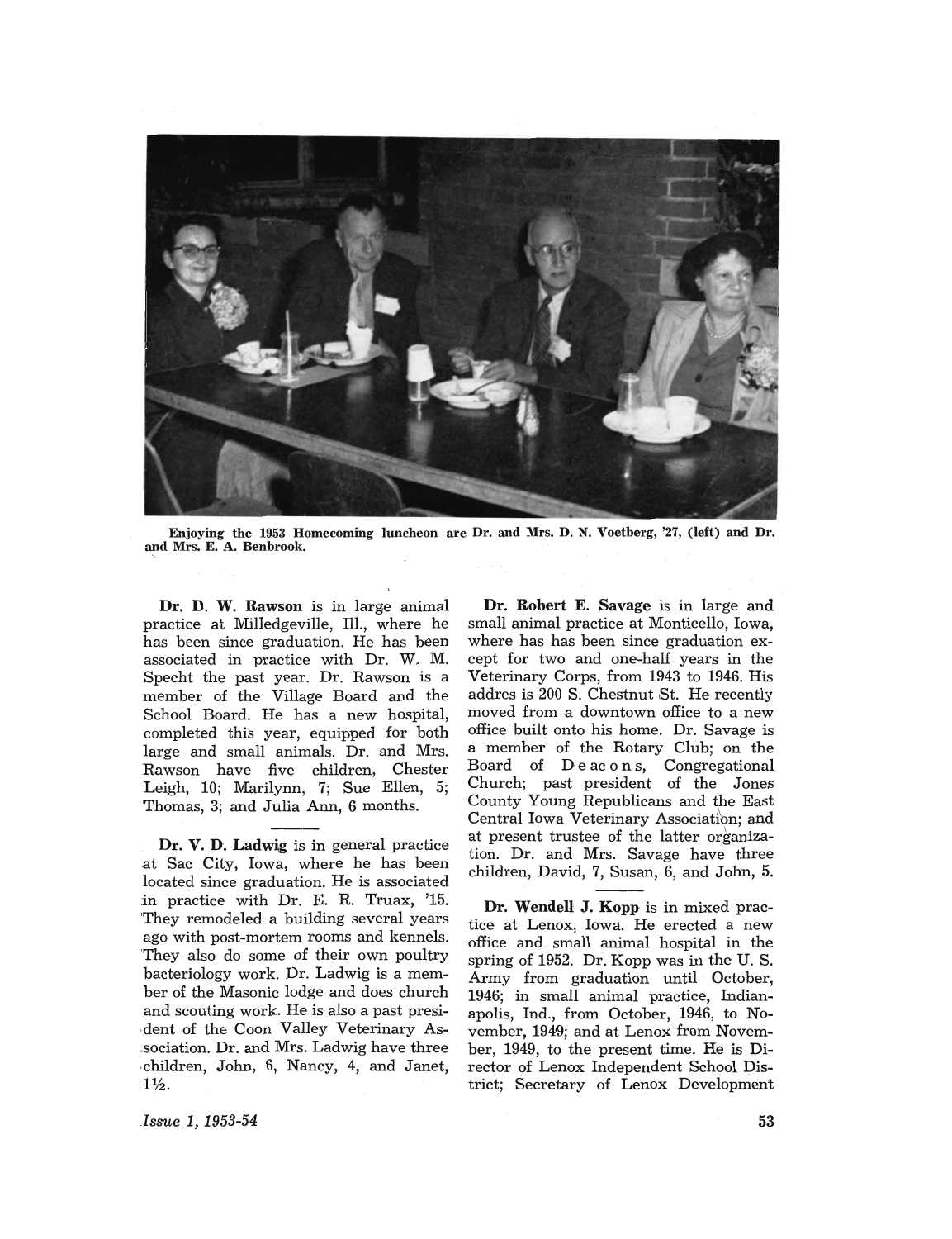Corporation; member of the Official Board of Methodist Church; and member, Lenox Rotary Club. Dr. and Mrs. Kopp have two children, Joyce, 3, and Janis, 5.

Dr. J. W. Thornton is a large animal practioner at Walcott, Iowa. He was at Huxley, Iowa, for two years following graduation and has been at Walcott since that time. He has been school director for both local and county boards. Dr. and Mrs. Thornton have three children, Kent, 9, Jimmie, 6, and Kay, 18 months.

Dr. Philip C. Peterson is in general practice at Paullina, Iowa, where he has been located since graduation. He is a past president of the Lions Club. Dr. and Mrs. Peterson have four children, Jim, 8; Priscilla, 6; Chipper, 3; and Sarah, 6 months.

Dr. Wm. M. Lynch is a field veterinarian with Allied Laboratories, Inc., and resides at 2921 Center Point Road, Cedar Rapids, Iowa. He was in general practice at Roland, Iowa, from 1944 to 1945 and has been with Allied Laboratories since 1945. He is Treasurer, Eastern Iowa Veterinary Association and President, Class of Veterinary Medicine, '43, Alumni Association. Dr. and Mrs. Lynch have three children, Kevin, 5; Stephen, 8; and Dick, 11.

Dr. Melvin W. Karber is in general practice, with a great deal of small animal work, at Grant Junction, Iowa. He is starting a mink ranch and has 260 at the present time. Dr. Karber was at Slater, Iowa, for one month following graduation, three years in the Army, and at Grand Junction since that time. He is a member of the Town Council and Lions Club and does Masonic work. Dr. and Mrs. Karber have three children, Penelope Ann, 61/2, Steven Michael, 4, and Kriss Henry, *2V2* months.

Dr. Thomas B. Ludgate is in large animal practice at Flandreau, S. D., where he has been since graduation. Dr. and Mrs. Ludgate have two children, Janice Kay, 6, and John Thomas, 6 months.

Dr. Erie Albert Schweim is in general practice at Pipestone, Minn., in partnership with Dr. P. A. Pinkert, '49. They own and operate the Pipestone Veterinary Clinic under the firm name of Schweim and Pinkert. He was formerly at Storden, Minn., from 1943 to 1944 and has been at Pipestone since that time. Dr. and Mrs. Schweim have three children, Barry, 8, Barbara, 4, and Steven,  $1\frac{1}{2}$ .

Dr. Edward J. Foley is in large animal practice at Wood Lake, Minn., where he has been located since graduation. He is a member of the Village Council and an officer of the Commercial Club. Dr. and Mrs. Foley have two children, John, 9, and Michael, 8.

Dr. Lester E. Fisher is in small animal practice and maintains a hospital at 2823 S. Harlem Avenue, Berwyn, Ill. He also works part-time at the Lincoln Park Zoo, Chicago. He is a member of the Board of Governors, Chicago Veterinary Society. Dr. and Mrs. Fisher have one child, Jane, 3.

Dr. Marvin H. Westerfeldt is in general practice and maintains a hospital for small animals. He resides at 45 West Acenue, Mauston, Wis. Dr. Westerfeldt served in the army as a captain until 1947 and has been located in Mauston since that time. Dr. and Mrs. Westerfeldt have one child, Chris, 13 months.

Dr. R. C. Brager is in small animal practice and operates a small animal hospital. He resides at 6012 Calumet Avenue, Hammond, Ind. He was formerly an assistant at the Springfield Veterinary Hospital, Springfield, Mo., for two years; three and one-half years in the Veterinary Corps; and about two years Assistant State Veterinarian, state of Ohio. He has held offices in the First Presbyterian Church and the American Legion, Post 16 of Hammond. Dr. Brager is a member of the Chicago Veterinary Medical Association, A.V.M.A. and Indiana V.M.A. Dr. and Mrs. Brager have three children, John, 6, Jeffrey, 4, and Betsy, 1.

*Iowa State College Veterinarian*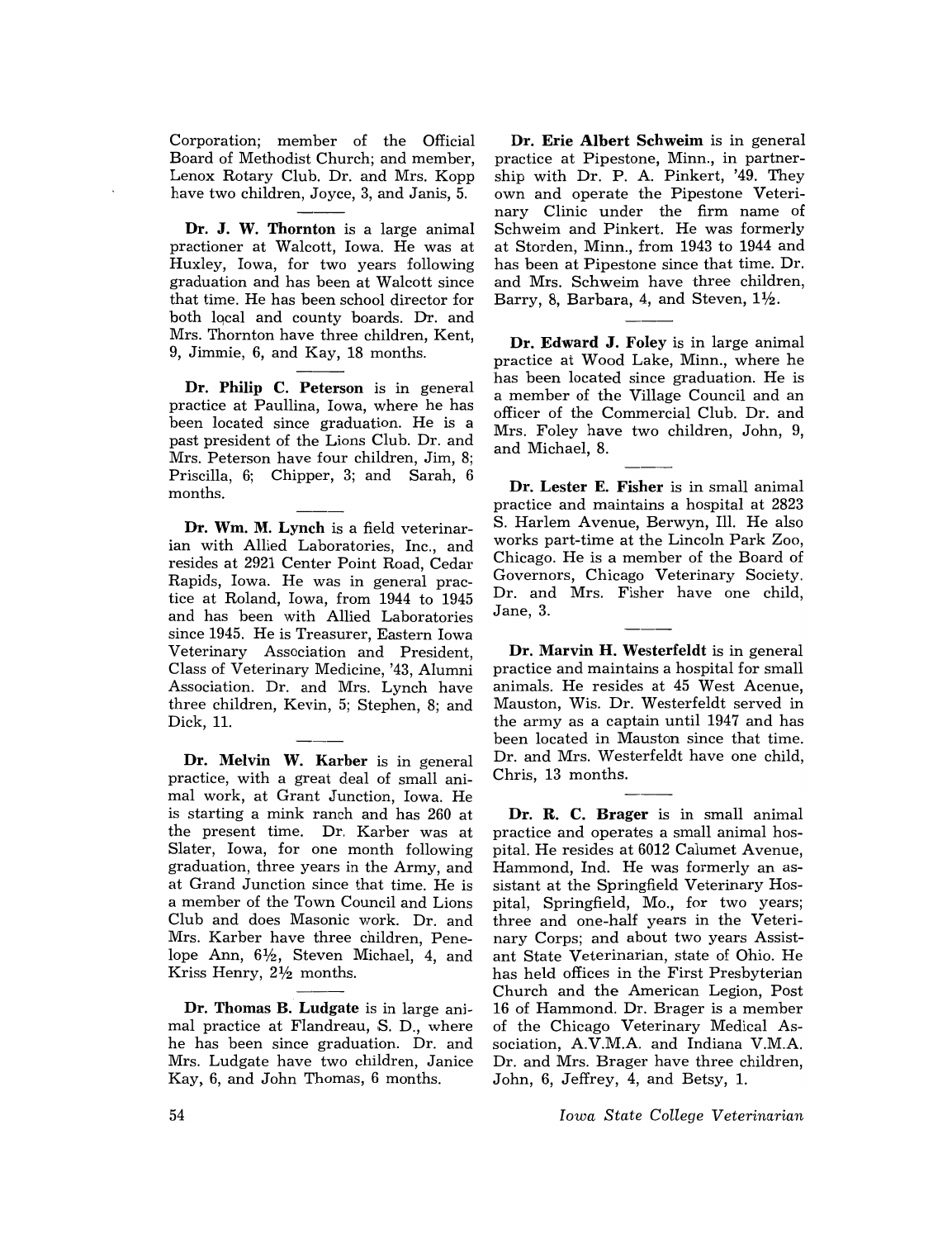

Standing in a semi-circle in the Veterinary Quadrangle are six members of the Class of 1951: Dr. W. W. Cook, Dr. Dale W. Clausen, Dr. Jack Stream, Dr. D. H. Perkins, Dr. G. E. Schoel and Dr. R. C. Bunge.

Dr. E. R. Henning is in general practice at Breda, Iowa. He was formerly located at Albany, Mo. He is Presidentelect of the North Central Veterinary Association. Dr. and Mrs. Henning have three children, Kay, 8, Nancy, 7, and Joyce,  $2\frac{1}{2}$ .

Dr. Ernest Kenneth Bicek is in general practice, predominantly swine and beef cattle, at Tracy, Minn., where he has been since graduation. He resides at 201 Craig Avenue. He plans to build a home and office with drug space combined. Dr. Bicek has a two-way car radio, which he finds a real asset to his practice. Dr. and Mrs. Bicek have four children, Kenneth Robert,  $5\frac{1}{2}$ ; Charles Dean  $3\frac{1}{2}$ ; and twins, David Ernest and Diane Elaine, 15 months.

Dr. Floyd William Thompson, Jr., is engaged in the production of hog cholera serum for Allied Laboratories, Inc., at Sioux City, Iowa. He resides at 2927 Douglas Street, Sioux City. Dr. Thomp-

son served three and one-half years in the U. S. Army, was in general practice at Des Moines, Iowa, for one year and has been with Allied Laboratories Inc., for six years.

Dr. Robert C. Wahl is in general practice at Sibley, Iowa, and resides at 955 4th Avenue. He served in the U. S. Army from 1943 to 1946, and has been at Sibley since that time. Dr. Wahl completed a new office building in June, 1953. He is now in partnership with Dr. W. W. Herrman, '50. Dr. Wahl is a member of the School Board. Dr. and Mrs. Wahl have three children, Kathryn Lynn, 7, Margaret Louise, 4, and Robert Charles, Jr., 6 weeks.

Dr. David J. Fruit is in general practice at Merton, Wis. Dr. Fruit served in the U. S. Army before establishing his practice at Merton. He is a member of the Board of Directors, Waukesha County Y.M.C.A. Dr. and Mrs. Fruit have three children, Jimmy, 7, Kenny, 5, and Bobby, 3.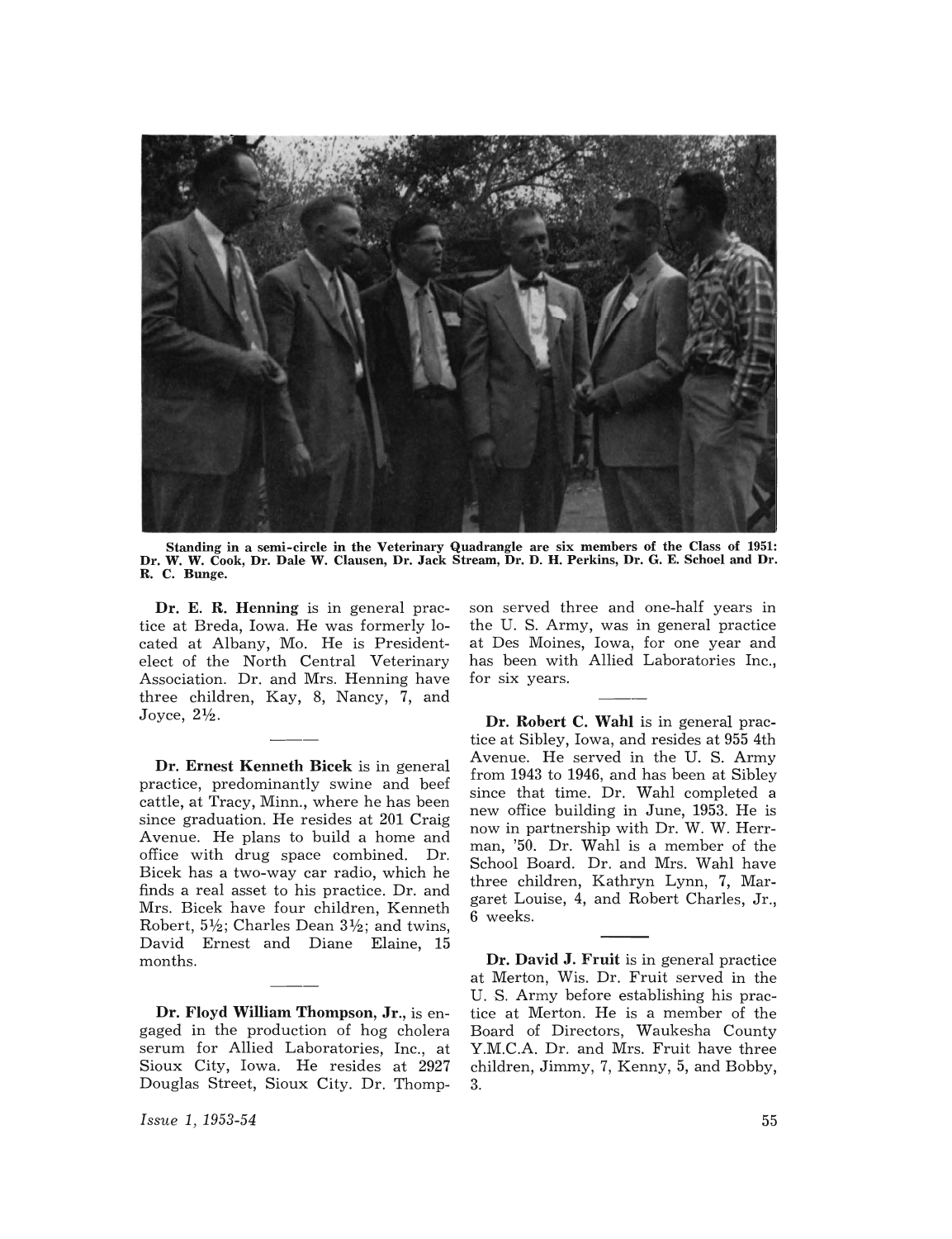Dr. Ray F. Reppert is in general practice at Pender, Neb., in partnership with Dr. V. E. Lovell. Dr. Reppert has been located at Pender since graduation. They plan to have a new hospital completed in December, which will be known as the Pender Veterinary Clinic. Dr. and Mrs. Reppert have two children, Steven M., 7, and James F., 5.

Dr. Jack M. Jones is in general practice at Milford, Iowa, where he has been since graduation. He is Chairman, Board of Trustees, Union Memorial Church, which is in the process of constructing a new church. He is Vice-president, Lakes Veterinary Asociation. Dr. Jones raises purebred Hampshire swine and is Director from Northwest Iowa for Iowa Hampshire Swine Breeders Association. Dr. and Mrs. Jones have two children, Jenny Lee, 5, and Jack Wesley, 3.

Dr. A. Mack Scott is a small animal practitioner and resides at 264 Claiborne Dr., Long Beach, 7, Calif. He operates the Uptown Animal Hospital at 3350 Atlantic, Long Beach. He is a member of the American Animal Hospital Association since he bought the present hospital. Dr. Scott was formerly located at Hollywood, Calif., from 1944 to 1951. He is a past president of the Southern California Veterinary Medical Association and 3rd Vicepresident of the California State Veterinary Medical Association. Dr. and Mrs. Scott have one child, Cheryl Diane, 21 months.

Dr. Harold H. Rohwer is in general practice at Park Rapids, Minn., and resides on So. Forest Avenue. He has a hospital with 17 kennels and concrete outside runs. From 1943 to 1949, he was Plant Superintendent, Fort Dodge Laboratories, Fort Dodge, Iowa, and since 1949 has been located at Park Rapids. He is President of the Quarterback Club and past president of the Sportman's Club. He is also Director, Lake Regions Veterinary Medical Association. Dr. and Mrs. Rohwer have four children, Jack, 20; Jill, 20; Tom, 17; and Betty Jo, 9.

Dr. Robert F. Schneider is in general practice at Postville, Iowa, where he has been since graduation. Dr. and Mrs. Schneider have two children, Allen R., 6, and Robert F., 4.

Dr. Leonard M. Skamser is in commercial work with Federal Laboratories in New York City. He resides at 15 Turn Lane, Levittown, N. Y. He was in general practice at Litchfield, Minn., from 1943 to 1951. Dr. and Mrs. Skamser have one sone, John Richard, 9.

Dr. G. J. Olson has a mixed practice at Detroit Lakes, Minn., where has has been since graduation. He resides at 1214 Lake Avenue. Dr. Olson has had a hospital for the past three years and also serves as City Dairy Inspector. Dr. and Mrs. Olson have two children, Cathie Ann, 9, and Jarl, 5.

Dr. James K. Hill is in general practice at Titonka, Iowa. He was formerly located at Dallas Center and Adel, Iowa. He served two years as an officer in the Veterinary Corps in the China-Burma-India theater. Dr. Hill is President-elect of the Upper Iowa Veterinary Association. Dr. and Mrs. Hill have three children, James Karry, 10, Larry David, 10, and Robbin Forsyth, 7 months.

Dr. O. P. Idsvoog is in general practice at Norwood, Minn. His hospital, completed in 1950, is located next door to his home and consists of a waiting room, a drug room, an operating room, a garage and a small kennel room. Dr. and Mrs. Idsvoog have three children, Oris Philip, Jr., 7; Peter Bruce, 5; and Karl Arthur, 2.

Dr. Eldon J. Janson is in general practice at Gravity, Iowa, where he has been located since graduation. He is Mayor of the town, President of the School Board and Legion Commander. Dr. and Mrs. Janson have three children, Dick, 8, Robert, 6, and Jeanne, 5.

Dr. Wayne Howard Thompson is in general practice at Earlville, Iowa, where he